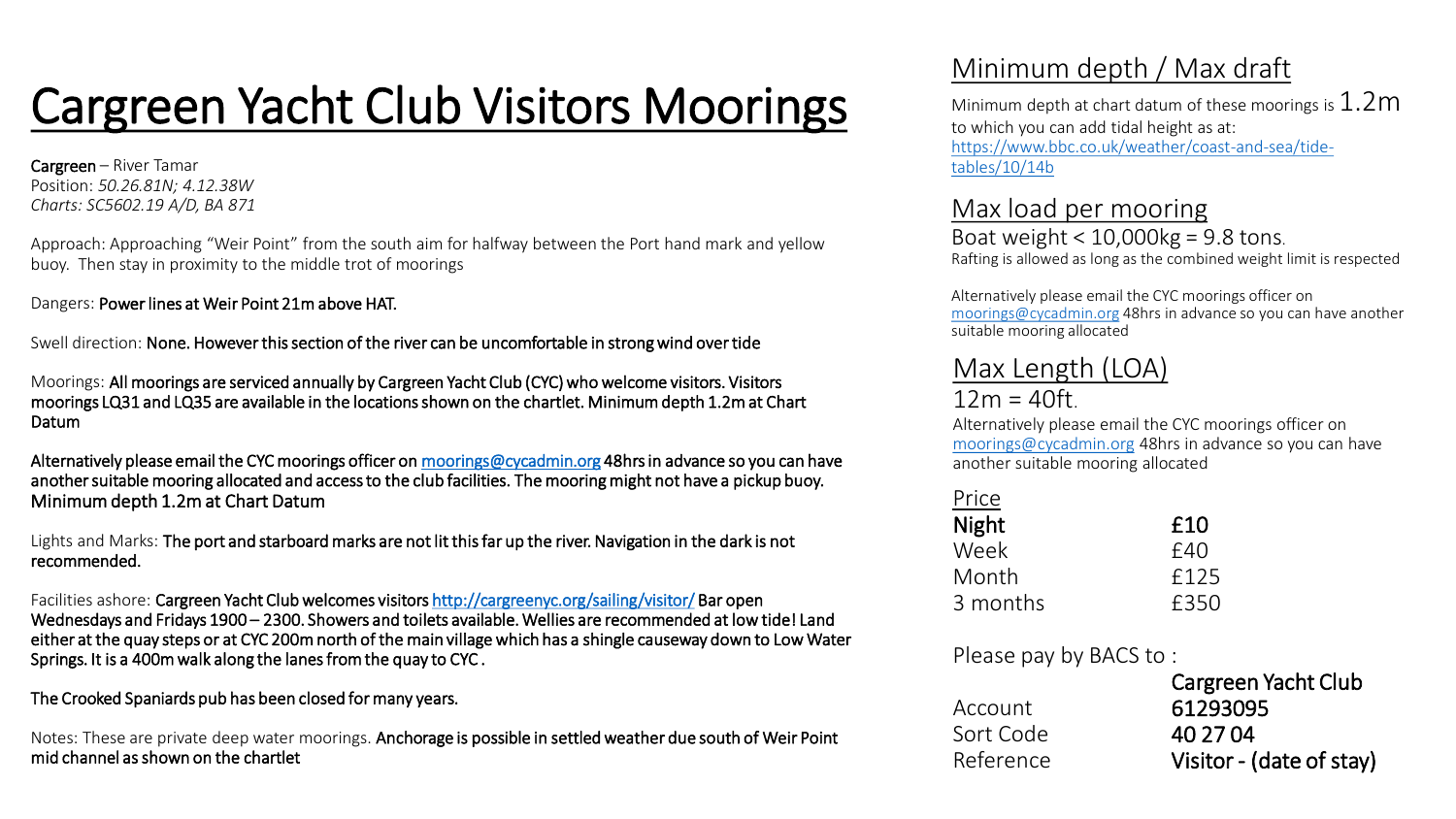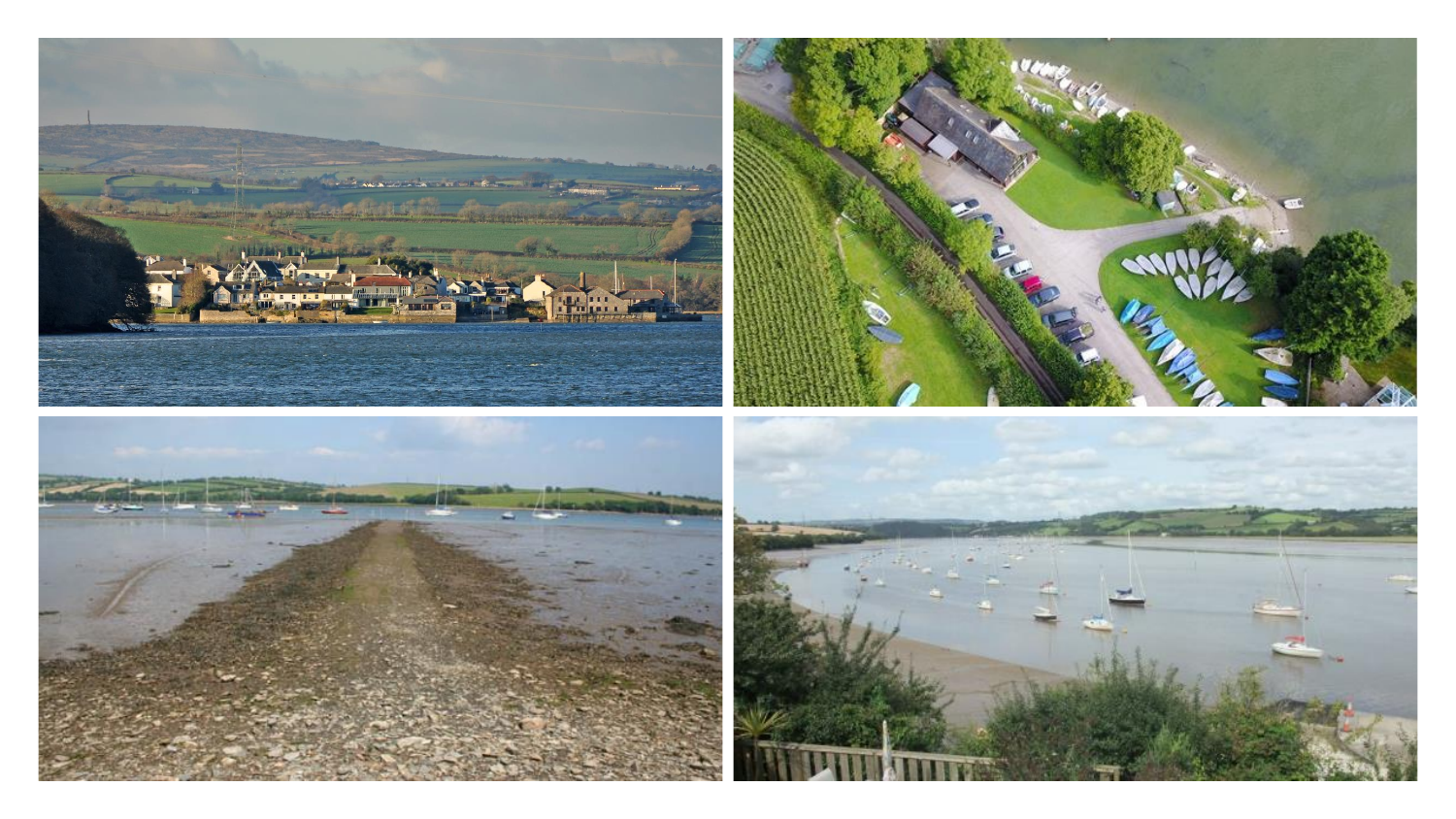**Cargreen** – River Tamar Position: *50.26.81N; 4.12.38W Charts: SC5602.19 A/D, BA 871*